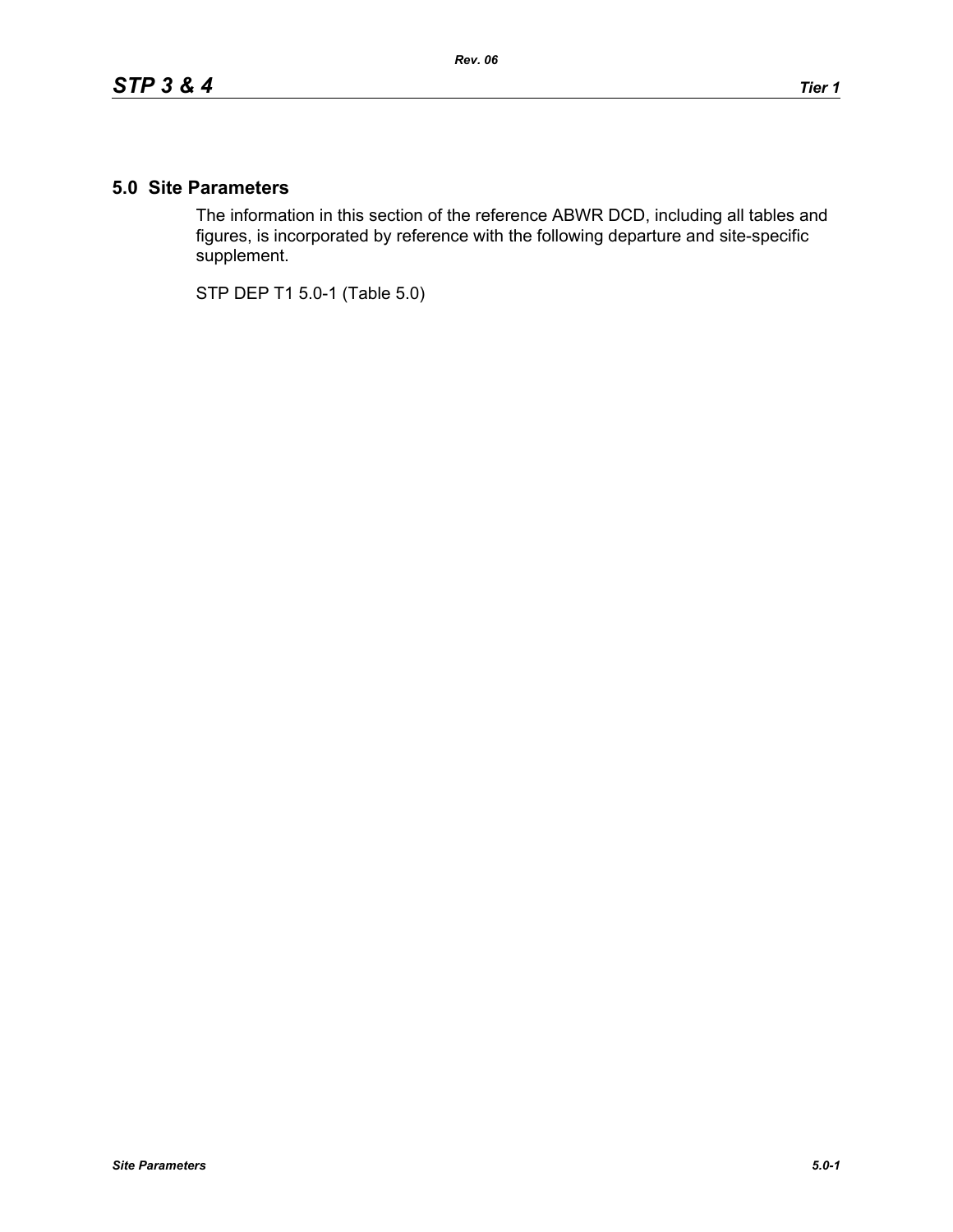| <b>Maximum Ground Water Level:</b>                                                                                                                                         | <b>Extreme Wind: Basic Wind Speed:</b>                                                                                                                              |
|----------------------------------------------------------------------------------------------------------------------------------------------------------------------------|---------------------------------------------------------------------------------------------------------------------------------------------------------------------|
| 61.0 cm below grade                                                                                                                                                        | 177 km/h <sup>(1)</sup> /197 km/h <sup>(2)</sup>                                                                                                                    |
| Maximum Flood (or Tsunami) Level:                                                                                                                                          | <b>Tornado</b>                                                                                                                                                      |
| 30.5 cm below grade 1478.3 1219.2 cm<br>above MSL<br>Nominal plant grade of 1036.3 cm MSL<br>Flood Level = 442.0 182.9 cm above nominal<br>plant grade                     | • Maximum tornado wind speed:<br>483 km/h<br>· Maximum pressure drop:<br>13.827 kPaD<br>Spectrum $I(4)$<br>· Missile spectra:                                       |
| <b>Precipitation (for Roof Design):</b><br>• Maximum rainfall rate: $49.3$ 50.3 cm/h <sup>(3)</sup><br>• Maximum snow load: 2.394 kPa                                      |                                                                                                                                                                     |
| <b>Ambient Design Temperature:</b><br>1% Exceedance Values                                                                                                                 | <b>Soil Properties:</b><br>718.20 kPa <sup>(5)</sup><br>• Minimum static bearing capacity:                                                                          |
| $37.8^{\circ}$ C <sup>(8)</sup> dry bulb<br>· Maximum:<br>$25^{\circ}$ G 26.3 $^{\circ}$ C <sup>(8)</sup> wet bulb (coincident)<br>26.7°C 27.3°C wet bulb (non-coincident) | 305 m/s <sup>(6)</sup><br>. Minimum shear wave velocity:<br>• Liquefaction potential:<br>None at plant site<br>resulting from site<br>specific SSE ground<br>motion |
| • Minimum: $-23.3^{\circ}C^{(8)}$<br>0% Exceedance Values (Historical Limit)                                                                                               |                                                                                                                                                                     |
| 46.1°C dry bulb Seismology:<br>· Maximum:<br>26.7°C wet bulb (coincident)<br>$27.2^{\circ}$ C 31.3°C wet bulb (non-coincident) <sup>(9)</sup>                              | · SSE response spectra: See Figures 5.0a and<br>5.0 <sup>(7)</sup>                                                                                                  |
| • Minimum:                                                                                                                                                                 | $-40^{\circ}$ C Meteorological Dispersion (Chi/Q):                                                                                                                  |
| Exclusion Area Boundary (EAB): An area whose<br>boundary has a Chi/Q less than or equal to                                                                                 | $1.37 \times 10^{-3}$ s/m <sup>3</sup><br>• Maximum 2-hour 95% EAB<br>4.11 x $10^{-4}$ s/m <sup>3</sup><br>• Maximum 2-hour 95% LPZ<br>• Maximum annual average     |
| 1.37 x $10^{-3}$ s/m <sup>3</sup> .                                                                                                                                        | $1.17 \times 10^{-6}$ s/m <sup>3</sup><br>(8760 hour) LPZ                                                                                                           |

## **Table 5.0 ABWR Site Parameters**